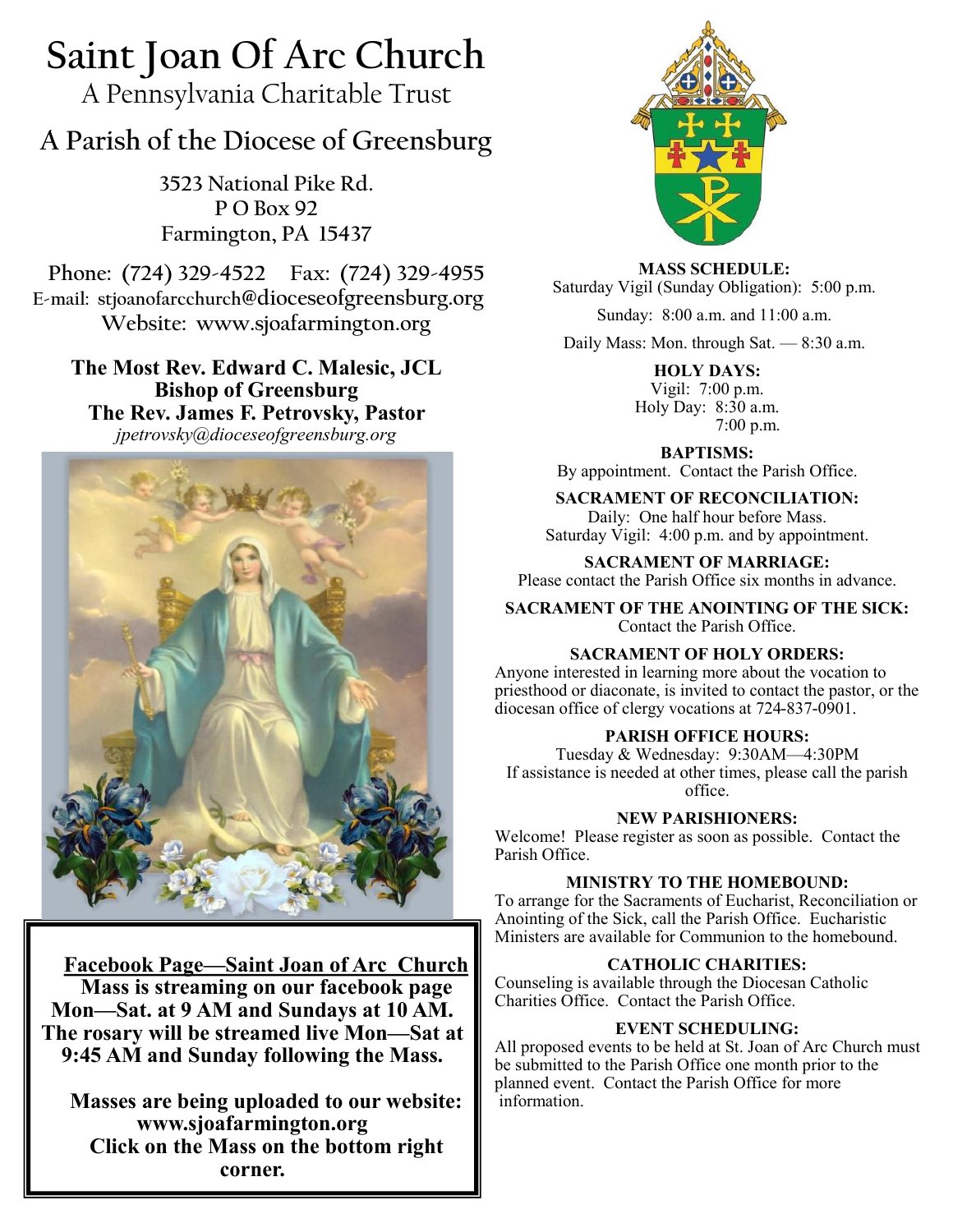| Mass Intentions for the Week                                                                                                             | May—Mary's Month<br>May is here, a time when the people of God express with                                                                                                                         |
|------------------------------------------------------------------------------------------------------------------------------------------|-----------------------------------------------------------------------------------------------------------------------------------------------------------------------------------------------------|
| Saturday, May 9 Anticipated—5th Sunday of Easter                                                                                         | particular intensity their love and devotion for the Blessed                                                                                                                                        |
| Family                                                                                                                                   | Virgin Mary. Pope Francis is encouraging everyone to<br>rediscover the beauty of praying the rosary at home in the<br>month of May. Pope Francis has provided the following                         |
| Sunday, May 10-5th Sunday of Easter                                                                                                      | prayers to be recited at the end of the rosary, as he himself<br>will do in spiritual union with everyone.                                                                                          |
|                                                                                                                                          | O Mary, You shine continuously on our journey as a sign of                                                                                                                                          |
| Monday, May 11                                                                                                                           | salvation and hope. We entrust ourselves to you,<br>Health of the sick, who, at the foot of the cross, were united<br>with Jesus' suffering, and persevered in your faith.                          |
| Mrs. Toni Ross                                                                                                                           | "Protectress of the people", you know our needs, and we<br>know that you will provide, so that, as at Cana in Galilee,<br>joy and celebration may return after this time of trial.                  |
| Tuesday, May 12                                                                                                                          | Help us, Mother of Divine Love, to conform ourselves to the                                                                                                                                         |
| Dorothy Murren                                                                                                                           | will of the Father and to do what Jesus tells us. For He took<br>upon Himself our suffering, and burdened Himself with our<br>sorrows to bring us, through the cross, to the joy of                 |
| <b>Wednesday, May 13</b>                                                                                                                 | Resurrection. Amen                                                                                                                                                                                  |
| Rick & Maureen Francis                                                                                                                   | We fly to your protection, O Holy Mother of God; do not<br>despise our petitions in our necessities, but deliver us always<br>from every danger, O Glorious and Blessed Virgin. Amen                |
| Thursday, May 14                                                                                                                         |                                                                                                                                                                                                     |
| Jane Pramuk                                                                                                                              | Please join us on Facebook-Saint Joan of Arc Church<br>Like us and stay informed<br>We will have daily Mass Monday through Saturday at                                                              |
| Friday, May 15                                                                                                                           | 9AM and Sunday at 10 AM starting May 1st.<br>We will be reciting the rosary at 9:45 AM Mon-Sat and                                                                                                  |
| Angie Wolfe                                                                                                                              | immediately following the 10 AM Sunday Mass.                                                                                                                                                        |
| Saturday, May 16 Anticipated—6th Sunday of Easter                                                                                        | <b>Fifth Sunday of Easter</b>                                                                                                                                                                       |
| M/M Dan Gearing                                                                                                                          | 1: Acts 6: 1-7<br>2: 1 Peter 2: 4-9<br>3: John 14: 1-12                                                                                                                                             |
| Sunday, May 17-6th Sunday of Easter                                                                                                      | <b>Liturgy of the Word - Meditation:</b>                                                                                                                                                            |
| Shirley Gearing<br>M/M Dan Gearing                                                                                                       | In the first reading, the twelve choose seven reputable men to<br>be their assistants and serve at table. In his Letter, Peter<br>writes that all who have faith are to be living stones, imitating |
| Note: Father says one private Mass daily. Masses previously<br>scheduled for 11 AM on Sundays are being rescheduled.<br><b>Thank You</b> | Christ. In John's Gospel, Jesus declares Himself the way and<br>the truth and the life, calling those who believe in Him to do<br>the work He does.                                                 |
| ALL INTENTIONS-BOOK OF PETITIONS                                                                                                         | Focus: We are living stones aligned with Christ, the<br>Cornerstone.<br>Let the church rejoice as we, the living body of Christ, have<br>recently welcomed many brothers and sisters, new members   |
|                                                                                                                                          | of the household of faith. Let us encourage those newly                                                                                                                                             |
| Pope Francis—thought for the day (May 10)<br>Jesus' love heals our shortsightedness and pushes us to look                                | joined to us in the sacraments of baptism and confirmation to<br>fully live their new identity as part of a chosen race, a royal<br>priesthood, a holy nation.                                      |
| beyond, not be satisfied with appearances. He invites us to<br>follow Him when it comes to showing tenderness and mercy                  | Whatever your vocation, I urge you: be brave, be generous,                                                                                                                                          |
| towards the sick, prisoners, the elderly and families in<br>difficulty.                                                                  | and, above all, be joyful!<br>Dona Evancia                                                                                                                                                          |

ı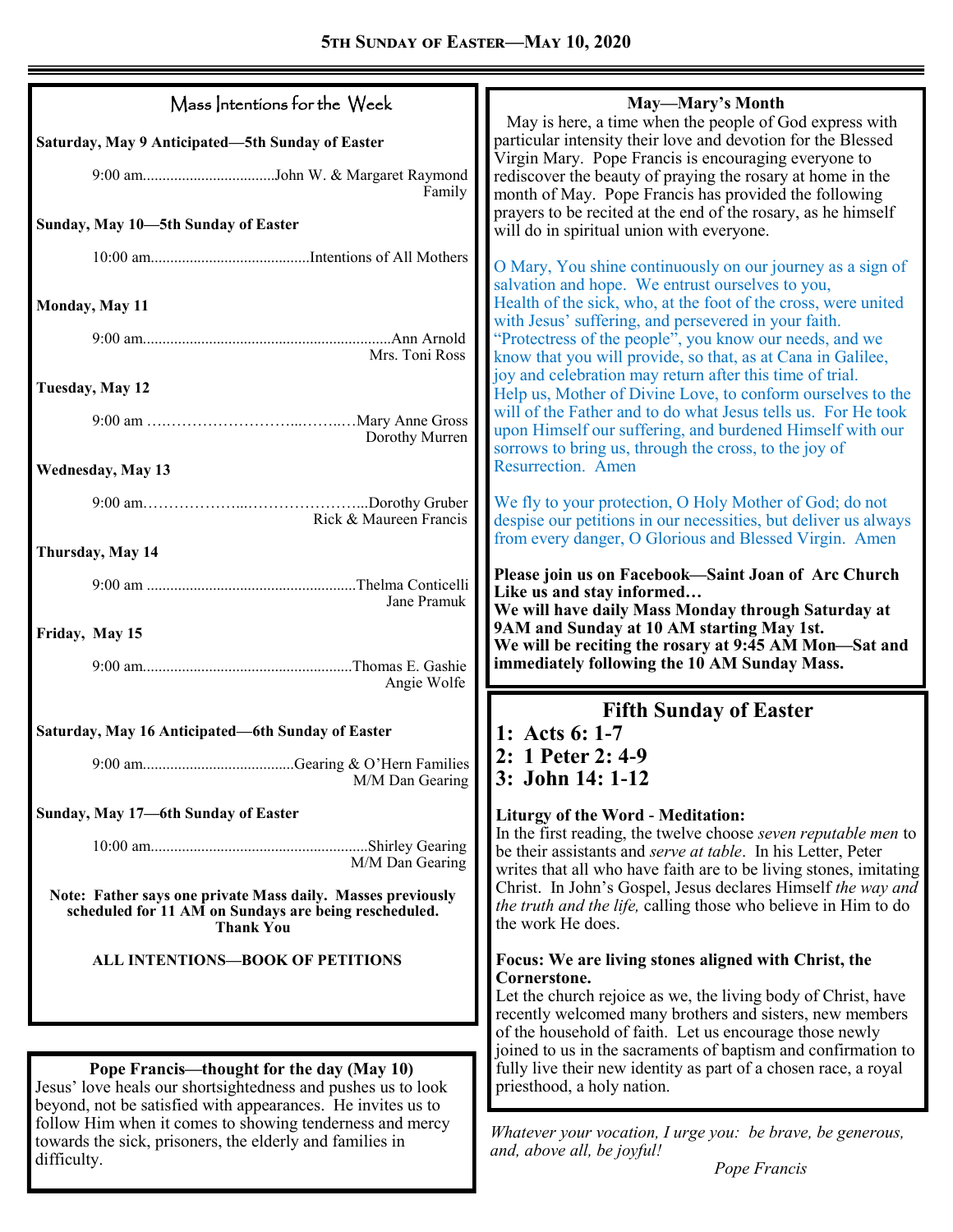#### **The Most Important Person on Earth** From the Holy Bible:

"When one finds a worthy wife, her value is far beyond pearls" Prov. 31:10

"Favor is deceitful and beauty is vain. The woman that feareth the Lord, she shall be praised." Prov. 31:30

"The most important person on earth is a mother. She cannot claim the honor of having built the Notre Dame Cathedral. She need not. She has built something more magnificent than any cathedral—a dwelling for an immortal soul, the timy perfection of her baby's body.

"The angels have not been blessed with such a grace. They cannot share in God's creative miracle to bring new saints to Heaven. Only a human mother can. Mothers are closer to God the Creator than all other creatures. God joins forces with mothers in performing this act of creation...

"What on God's good earth is more glorious than this: to be a mother?"

Joseph Cardinal Mindszenty

# **Mother's Day:**

Today we salute all our mothers and the Queen of all mothers, the Blessed Virgin Mary, Mother of God and our Mother. God did something good when he inspired man to set aside a particular day as Mother's Day. In establishing a Mother's Day, we second the lead of God Himself in according to the mother of a family a position that can be taken by no one except her who is mother!

Mother and family go together. We do not think of one without the other. Both are so fundamental to society. To salute mother and family, to preserve their position, and dignity, to defend their purity and honor, to safeguard their nature, to maintain their ultimate spiritual destiny in the face of materialistic attacks of the world, to do these things is indeed to praise God and, with Him, all our mothers, and the Virgin Mother as our Queen.

Let mothers be what God intended them to be. Let us honor, respect, love and obey our mothers as God intended that we should. Let us not desecrate the name of Mother. Let us not tear down her position of dignity and honor. Let us recognize her true love and give a true love in return.

It is Mother's Day. Let it be a day of sentiment, yes. But let it be a day of prayer for their intentions that God will bless our mothers as only He can! May Mary, the Mother of Jesus, be a close spiritual friend of all mothers.

**A Blessed and Happy Mother's Day!**

#### **Remember Loved Ones with Missal Dedications**

If you missed the opportunity to dedicate one of our new Glory and Praise Missals to family and friends, we invite you to memorialize them now. For \$25, you can dedicate a missal to family, friends and loved ones. Call 724-329-4522 For more information.

#### **The Mystery Within**

 "They're cute at this stage, aren't they?" the priest observed as the family gathered around their newly baptized infant. He added: "Then, they turn into us." Laughter ensued, but wincingly. The perfect child would one day stand with us, in all our remarkable, notorious complexity.

 Behold the mystery! Babies become business owners, ball players, bricklayers, and bartenders in the unfolding of years. All of life's possibilities are contained in the soft flesh and flailing arms, the slobbery toothless grin of the newcomer to this world. A thousand factors will serve to restrain or encourage the path this pioneer takes. Words spoken or withheld will play a part. Resources available or lacking will shape the trail. Love, education, opportunity will leave their mark. But despite all that assists in the formation of a soul, a surprising person can yet emerge to shatter every preconception.

 There's more to us than birth, death, and the factors that lie between. Believers speak of Paschal Mystery: The bold affirmation that weakness, suffering, and death lead to wonder beyond the tomb. We go where Jesus goes—a startling reality to embrace. We pray: "constantly accomplish the Paschal Mystery within us." Think of what we are asking! Lord, we say, only this: bring every bit of death in us back to life. And do this, Lord, not just today. But relentlessly. Shatter the odds, change the terms, undo the math. See who we have turned into. Then make us more.

#### **A Very Simple Verb**

*Whoever remains in me and I in him will bear much fruit.*  When situations test us, we face up to them by perseverance, and persistence, by endurance, by keeping the word. Trials tend to make us turn back; they persuade us to lose heart. The direct opposite is not necessarily immediate victory; rather it is endurance that enables us to stand firm and strong. John, the evangelist uses a very simple verb: *menien* ("remain" or "abide"), which in context carries the same overtones. "If you abide in Me," Jesus says, "and My words abide in you, ask for whatever you wish, and it will be done for you" (Jn 15:7) "Abiding in Jesus" is the way to meet trials and tests.

#### **OPEN YOUR HEART TO HOPE**



**Goal: \$17,945 Actual: \$12,585 100 Gifts Actual: 59 gifts** If we exceed our target, money will be returned to us for use on our much needed kitchen renovation. Please support St. Joan of Arc in this appeal! God Bless You!